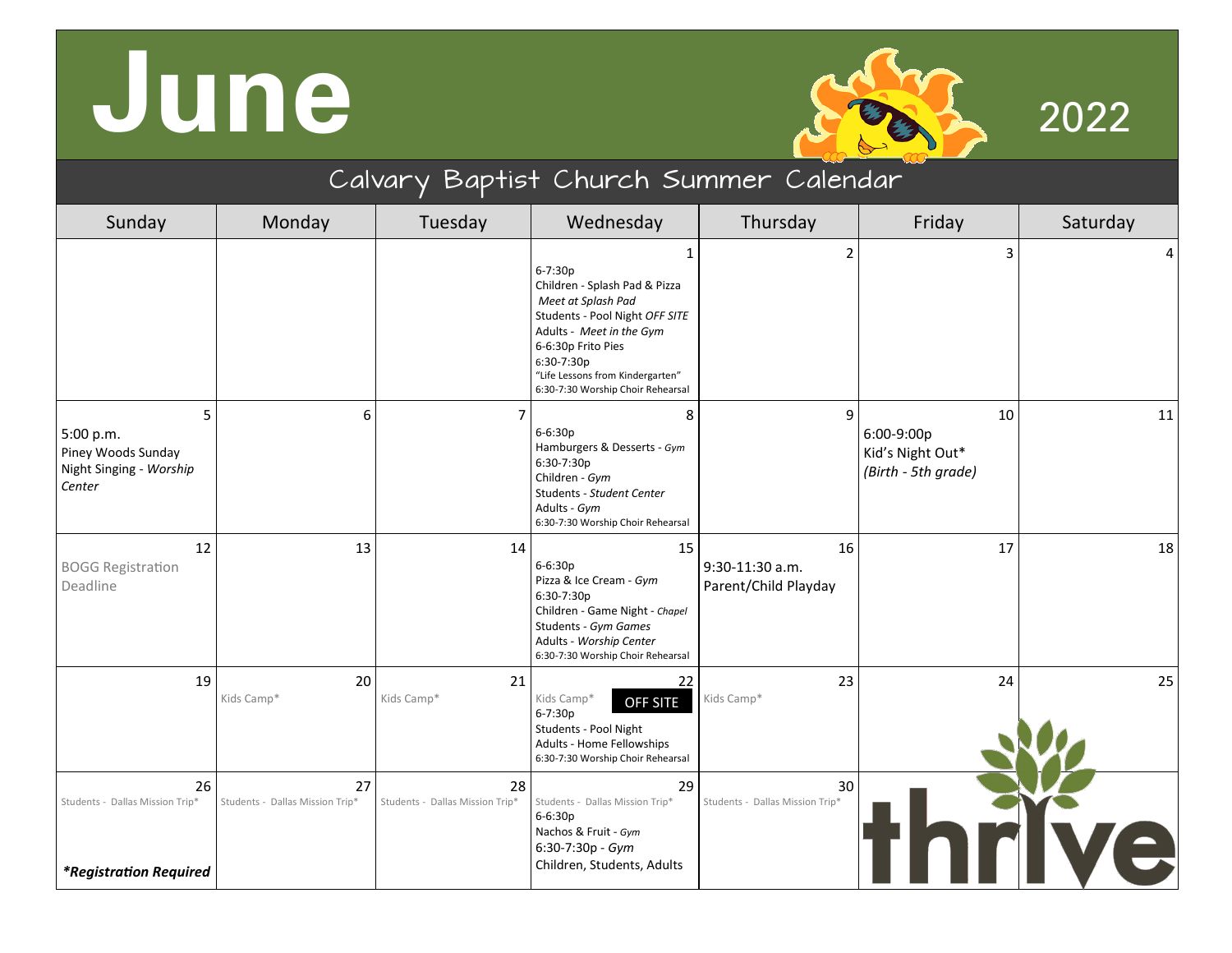# **July** <sup>2022</sup>

### Calvary Baptist Church Summer Calendar

| Sunday                                        | Monday                                 | Tuesday                         | Wednesday                                                                                                                                                                         | Thursday                                                               | Friday                                                     | Saturday                      |
|-----------------------------------------------|----------------------------------------|---------------------------------|-----------------------------------------------------------------------------------------------------------------------------------------------------------------------------------|------------------------------------------------------------------------|------------------------------------------------------------|-------------------------------|
|                                               |                                        |                                 |                                                                                                                                                                                   |                                                                        | 1<br>Students - Dallas Mission Trip*                       | $\mathbf{2}$                  |
| 3                                             | 4<br>Independence Day<br>Office Closed | 5                               | 6<br>6:00-7:30p<br>All American Night<br>Wiffle Ball & Burgers<br>(Central School)<br><b>Whole Church Fellowship</b>                                                              | 7                                                                      | 8<br>6:00-9:00p<br>Kid's Night Out*<br>(Birth - 5th grade) | 9                             |
| 10                                            | 11<br><b>BOGG Student Camp*</b>        | 12<br><b>BOGG Student Camp*</b> | 13<br><b>BOGG Student Camp*</b><br>OFF SITE<br>6:00-7:30p<br>Children - Splash Pad & Pizza<br>Adults - Home Fellowships                                                           | 14<br><b>BOGG Student Camp*</b><br>9:30-11:30a<br>Parent/Child Playday | 15<br><b>BOGG Student Camp*</b>                            | 16                            |
| 17                                            | 18                                     | 19                              | 20<br><b>VBS Work Night</b><br>NO OTHER ACTIVITIES                                                                                                                                | 21<br>6-8:30p VBS*<br>VBS After Hours til 10p                          | 22<br>6-8:30p VBS*<br>VBS After Hours til 10p              | 23<br>6-8:30p VBS*            |
| 24<br>1:00-3:00p<br><b>VBS Family Fun Day</b> | 25                                     | 26                              | 27<br>6:00-7:30p<br>Children - Game Night - Chapel<br>Students - Student Center<br>Adults - Worship & Prayer -<br><b>Worship Center</b><br>Ice Cream Sundaes and<br>Cookies - Gym | 28                                                                     | 29                                                         | 30                            |
| 31                                            |                                        |                                 |                                                                                                                                                                                   |                                                                        |                                                            | <i>*Registration Required</i> |